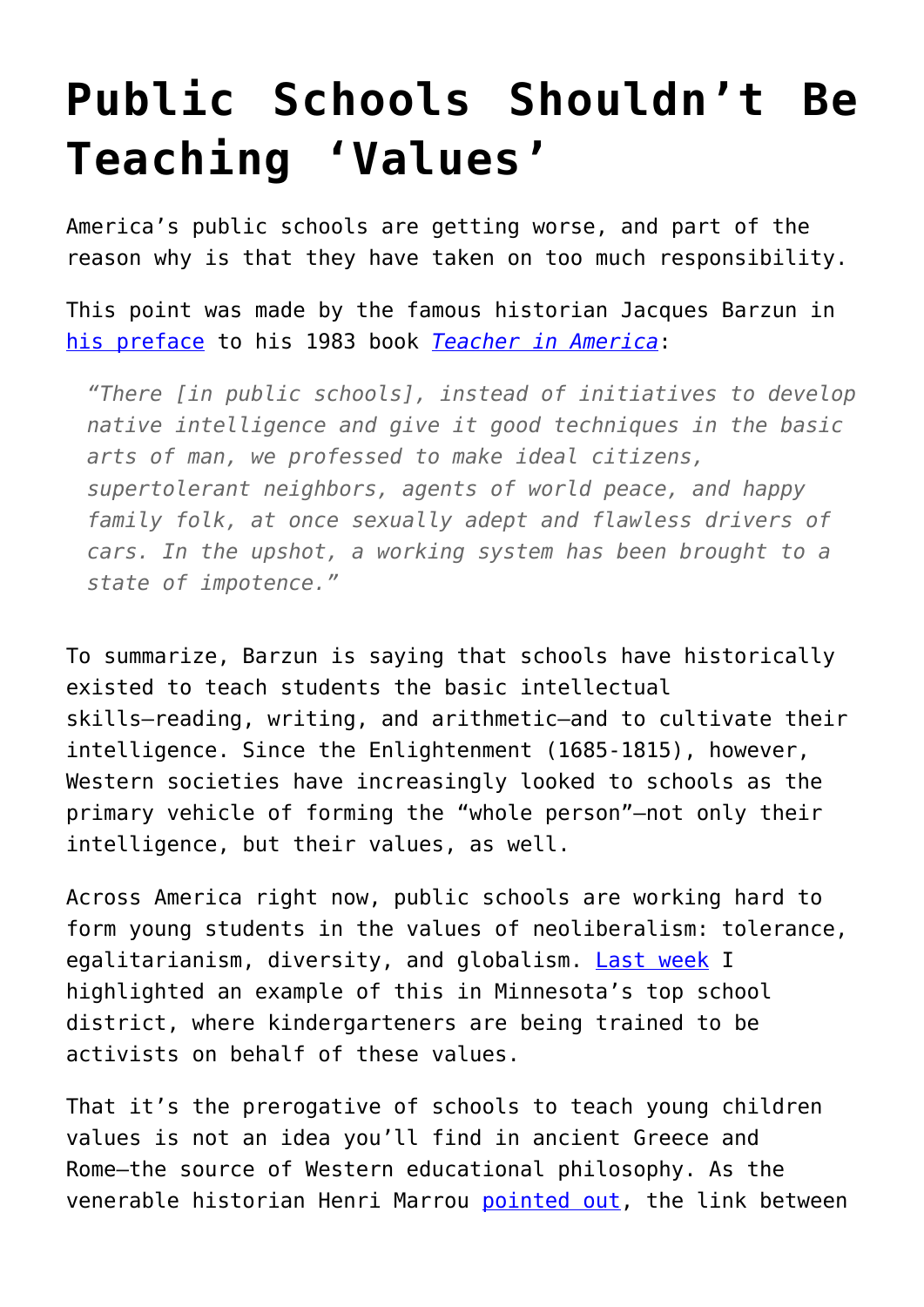## elementary schools and moral education originates with specifically religious education in the Middle Ages:

*"The connection between elementary education and moral training, which seems so natural to us today, is a heritage from the Middle Ages—to be more precise, from monastic schools, in which the same person found himself obliged to unite two quite distinct roles—that of the school-teacher and that of the spiritual father. In antiquity the schoolmaster was far too insignificant a person for any family to think of giving him the responsibility of educating its children, as it so often does today."*

In the Christendom of the Middle Ages there was a spiritual unity among the people of the Mediterranean world such as has not been seen in the West since. Then, [according to former](http://amzn.to/2ps6kSA) [Harvard historian Christopher Dawson](http://amzn.to/2ps6kSA), "a man could travel the pilgrimage routes from England and Ireland or Scandinavia to Rome, Compostella and Jerusalem and find everywhere men who shared the same way of life, the same standards of thought and behavior."

We enjoy no such deeper metaphysical unity in America today. Americans [are sharply divided](https://www.nytimes.com/2016/11/08/opinion/lets-not-do-this-again.html) about the most basic of values and the principles underlying those values.

In this divided environment, directly teaching values to young children in the public schools is dangerous. (Note that I write "directly." It's impossible to completely avoid indirectly teaching values through, for example, the behavior of the teacher, the traits of characters in selected literature, etc.) In too many cases, it amounts to an aggressive act of proselytizing that conflicts with the values of the parents, and undermines the primacy of their role in forming their children's worldview.

For the foreseeable future, America's public schools should return to *their* primary role: teaching students *how* to think,